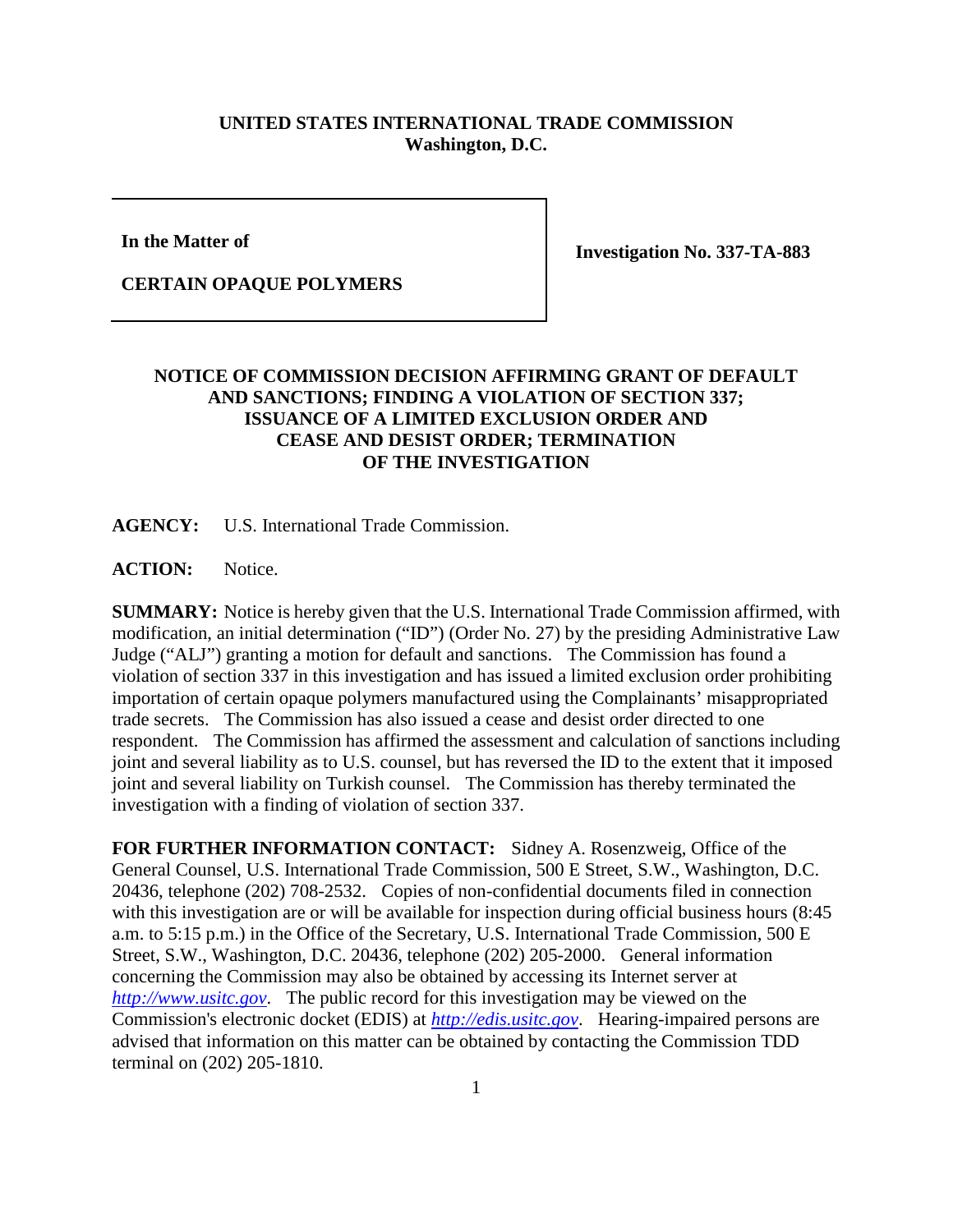**SUPPLEMENTARY INFORMATION:** The Commission instituted this investigation on June 21, 2013, based on a complaint filed by the Dow Chemical Company of Midland, Michigan, and by Rohm and Haas Company and Rohm and Haas Chemicals LLC, both of Philadelphia, Pennsylvania (collectively, "Dow"). 78 *Fed. Reg*. 37571 (June 21, 2013). The complaint alleged violations of section 337 of the Tariff Act of 1930, as amended (19 U.S.C. § 1337), by reason of the importation into the United States, the sale for importation, and the sale within the United States after importation of certain opaque polymers that infringe certain claims of four United States patents. The notice of investigation named five respondents, three of whom remain in this investigation: Organik Kimya San. ve Tic. A.Ş of Istanbul, Turkey; Organik Kimya Netherlands B.V. of Rotterdam-Botlek, Netherlands; and Organik Kimya US, Inc., of Burlington, Massachusetts (collectively, "Organik Kimya"). 78 *Fed. Reg*. at 37571; Notice (Dec. 1, 2014) (termination as to two of the five originally-named respondents). The complaint and notice of investigation were amended to add allegations of misappropriation of trade secrets. 78 *Fed. Reg*. 71643 (Nov. 29, 2013). The allegations of patent infringement have been withdrawn from the investigation. *See* Notice (Dec. 13, 2013) (withdrawal of two asserted patents); Notice (Dec. 1, 2014) (withdrawal of the remaining two asserted patents). The only remaining issues are Dow's claims based on trade secret misappropriation and sanctions for discovery abuse.

On May 19, 2014, Dow filed a motion for default and other sanctions against Organik Kimya for discovery abuse. On May 21, 2014, Organik Kimya filed a motion to terminate based upon a consent order stipulation. On July 8-9, 2014, the ALJ conducted a hearing on the pending motions. On October 20, 2014, the ALJ issued an ID (Order No. 27) ("the sanctions ID") finding Organik Kimya in default, under Commission Rule 210.42(c), and ordering monetary sanctions jointly and severally against Organik Kimya and its counsel. Organik Kimya is represented by Finnegan, Henderson, Farabow, Garrett & Dunner, LLP ("Finnegan"), a law firm in Washington, D.C., and by Ömür Yarsuvat, an attorney in Istanbul, Turkey. The ALJ denied Organik Kimya's motion to terminate the investigation based upon a consent order stipulation.

On October 28, 2014, Organik Kimya filed a petition for review of the sanctions ID. The same day, Finnegan and Yarsuvat filed separate motions before the Commission to intervene in the investigation for the purpose of contesting joint liability for the monetary sanction. Finnegan and Yarsuvat also filed provisional petitions for review of the sanctions ID. On November 10, 2014, Finnegan filed a motion for leave to file a reply in support of its motion to intervene, which Dow opposed.

On December 16, 2014, the Commission granted the motions to intervene and determined to review the sanctions ID. The Commission notice granting review solicited further briefing on two questions concerning sanctions and on remedy, the public interest, and bonding.

On December 30, 2014, the parties—Dow, Organik Kimya, Finnegan, and Yarsuvat—filed opening briefs in response to the Commission notice. (Organik Kimya filed two briefs.) On January 7, 2015, the parties filed replies. (Dow filed two replies.)